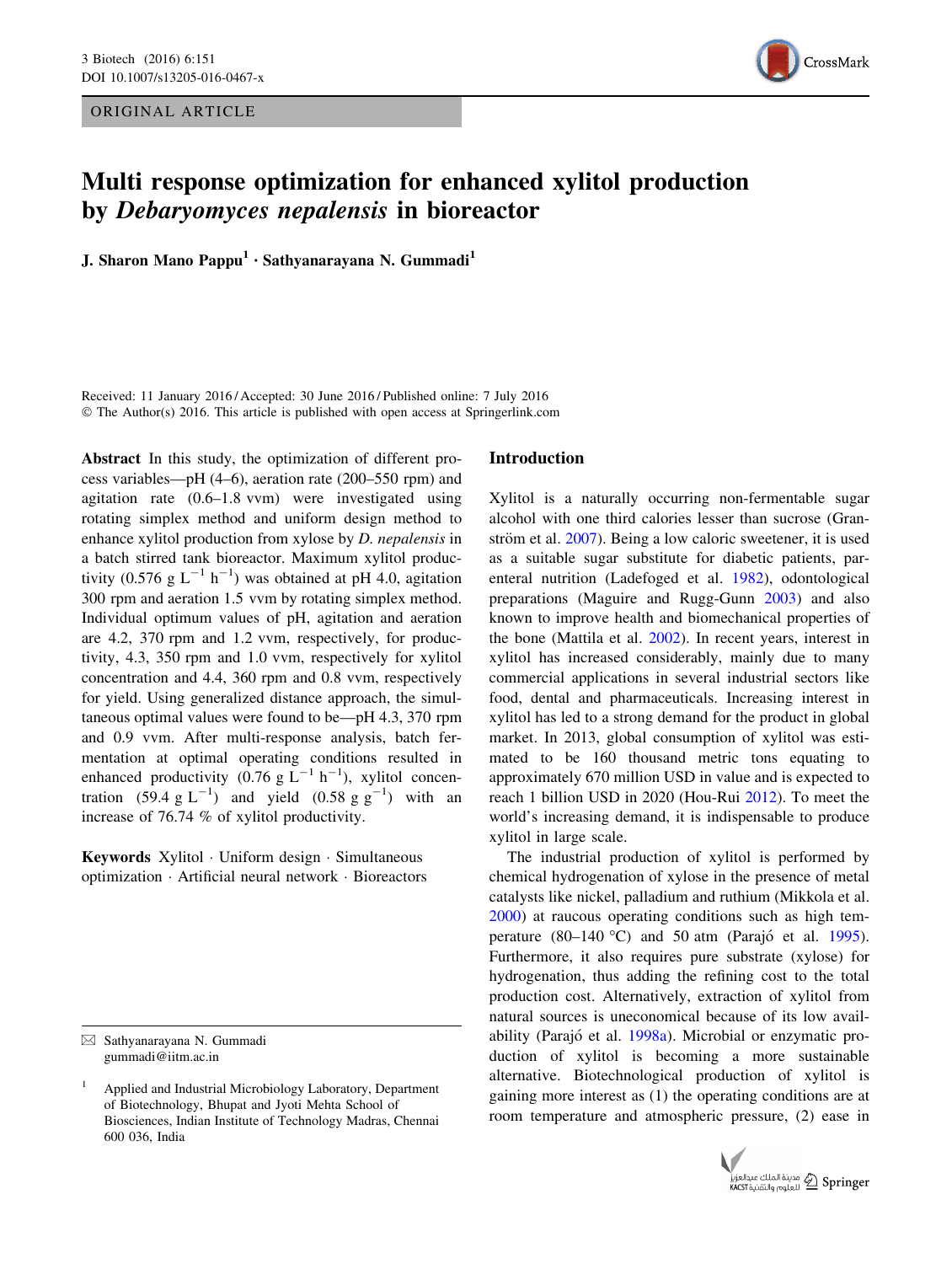purification and (3) relatively economical and safe process (Rodrigues et al. [2011](#page-9-0)).

Bioconversion of xylose to xylitol can be carried out by bacteria, fungi and yeast. Among the reported microbial strains, Candida (Barbosa et al. [1988](#page-8-0)) and Debaryomyces (Converti and Domínguez [2001](#page-8-0); Converti et al. [2002\)](#page-8-0) are the best known yeast species for xylitol production. Biotechnological production of xylitol is influenced by several factors which includes age and inoculum concentration, initial substrate concentration (Converti et al. [2002](#page-8-0)), pH, temperature (Converti and Dominguez  $2001$ , aeration and agitation conditions of the fermentation process (Sampaio et al. [2008;](#page-9-0) Parajó et al. [1998b;](#page-9-0) Silva et al. [1998\)](#page-9-0). pH of the medium also plays a vital role in the enhanced production of xylitol as pH affects the transport of xylose across the cell membrane (Silva et al. [2011\)](#page-9-0). It has been reported that xylose to xylitol conversion by microorganisms is strongly affected by oxygen supply. Under anaerobic condition, xylose is not utilized and xylitol formation is possible only in yeast with NADH-XR (xylose reductase) activity. In the presence of excess aeration, NADH is reoxidized by respiratory chain, catalyzed by  $NAD<sup>+</sup>$ dependent xylitol dehydrogenase (XDH) and xylitol is consumed for growth (Gírio et al. [1994](#page-8-0)). These results suggest that pH of the medium, aeration and agitation rates are very much crucial for enhanced xylitol production in bioreactor.

Previously, we isolated Debaryomyces nepalensis NCYC 3413, a halotolerant yeast strain from rotten apple, which is capable of utilizing xylose as a sole carbon source to produce xylitol (Gummadi and Kumar [2006;](#page-9-0) Kumar and Gummadi [2011a](#page-9-0)). The enzyme xylose reductase involved in the conversion of xylose to xylitol has been purified from this strain and characterized (Kumar and Gummadi [2011b\)](#page-9-0). The effect of controlled pH, aeration and agitation rates on xylitol production has been studied in bioreactor (Kumdam and Gummadi [2015](#page-9-0)). To develop economical bioprocess, optimization of process conditions should be performed by considering responses such as product concentration, product yield and productivity.

To identify the effect of process parameters on the productivity and yield of xylitol, large number of experiments has to be conducted. Conventional statistical experimental methods such as the Taguchi and orthogonal experimental designs have been employed to reduce the number of experimental runs (Li et al. [2004\)](#page-9-0). Fang and Wang developed a new statistical method, the uniform design (UD) of experiment, which further reduces the number of experiments when the levels of the factors are large (Fang and Lin [2003](#page-8-0)). This study deals with the optimization of different process variables—pH, aeration rate and agitation rate to enhance xylitol production in a



batch stirred tank bioreactor using rotating simplex method and uniform design method. The number of experiments is low and as well as the number of the levels at which the variables studied are higher in this method when compared to other conventional statistical experimental designs (Cai et al. [2014\)](#page-8-0).

An attempt has been made to determine the simultaneous optimal values of process parameters to obtain maximum yield, productivity and xylitol concentration by multi response analysis.

## Materials and methods

#### Microorganism and inoculum preparation

Debaryomyces nepalensis NCYC 3413, isolated from rotten apple, was maintained on a solid YEPP medium containing yeast extract 10 g  $L^{-1}$ , peptone 20 g  $L^{-1}$  and pectin 5 g  $L^{-1}$  at pH 7.0 and incubated at 30 °C for 24 h and stored at  $4 \degree C$ . A single colony was transferred from an overnight-grown culture plate into the YEPD medium (50 ml) containing yeast extract  $10 \text{ g L}^{-1}$ , peptone 20 g  $L^{-1}$  and dextrose 20 g  $L^{-1}$  and incubated for 12 h at 30 °C at 180 rpm. 8 % (v/v) seed culture was used to inoculate the fermentation medium in the stirred tank reactor.

## Fermentation medium

Semi-synthetic medium containing xylose—100 g  $L^{-1}$ ;  $(NH_4)_2SO_4 \rightarrow 3 g L^{-1}$ ;  $MgSO_4 \rightarrow 0.1 g L^{-1}$ ;  $K_2 HPO_4 \rightarrow$ 6 g L<sup>-1</sup>; Na<sub>2</sub>HPO<sub>4</sub>—3 g L<sup>-1</sup>; yeast extract—1 g L<sup>-1</sup>;  $CaCl_2·2H_2O$ —147 mg L<sup>-1</sup>; citric acid—6.9 mg L<sup>-1</sup>; FeCl<sub>3</sub>—10 mg L<sup>-1</sup>; MnSO<sub>4</sub>·H<sub>2</sub>O—3.4 mg L<sup>-1</sup>; ZnSO<sub>4</sub>.  $7H_2O$ —4.3 mg L<sup>-1</sup>; CuSO<sub>4</sub>.5H<sub>2</sub>O—0.25 mg L<sup>-1</sup>; 3 N  $H_3PO_4$  and 3N NaOH were used to adjust pH. All the components were autoclaved separately and mixed subsequently as described earlier (Kumdam et al. [2012](#page-9-0)).

## Batch fermentation

The batch fermentation was carried out in 2 L bioreactor (Minifors, Infors HT, Switzerland) with 1 L working volume at different combinations (Tables [1,](#page-2-0) [2\)](#page-2-0) to optimize the physical parameters (pH, aeration and agitation rate). Samples were collected at regular time intervals and centrifuged at 10,000 rpm for 10 min. The supernatant was used for analysis of xylitol production and the cell pellet was used to quantify growth. Optical density was measured at  $A_{600}$  and cell dry weight was calculated as standardized previously for D. nepalensis  $(A_{600}$  of 1.0 corresponds to 0.34 g cell dry weight per liter culture) (Kumar and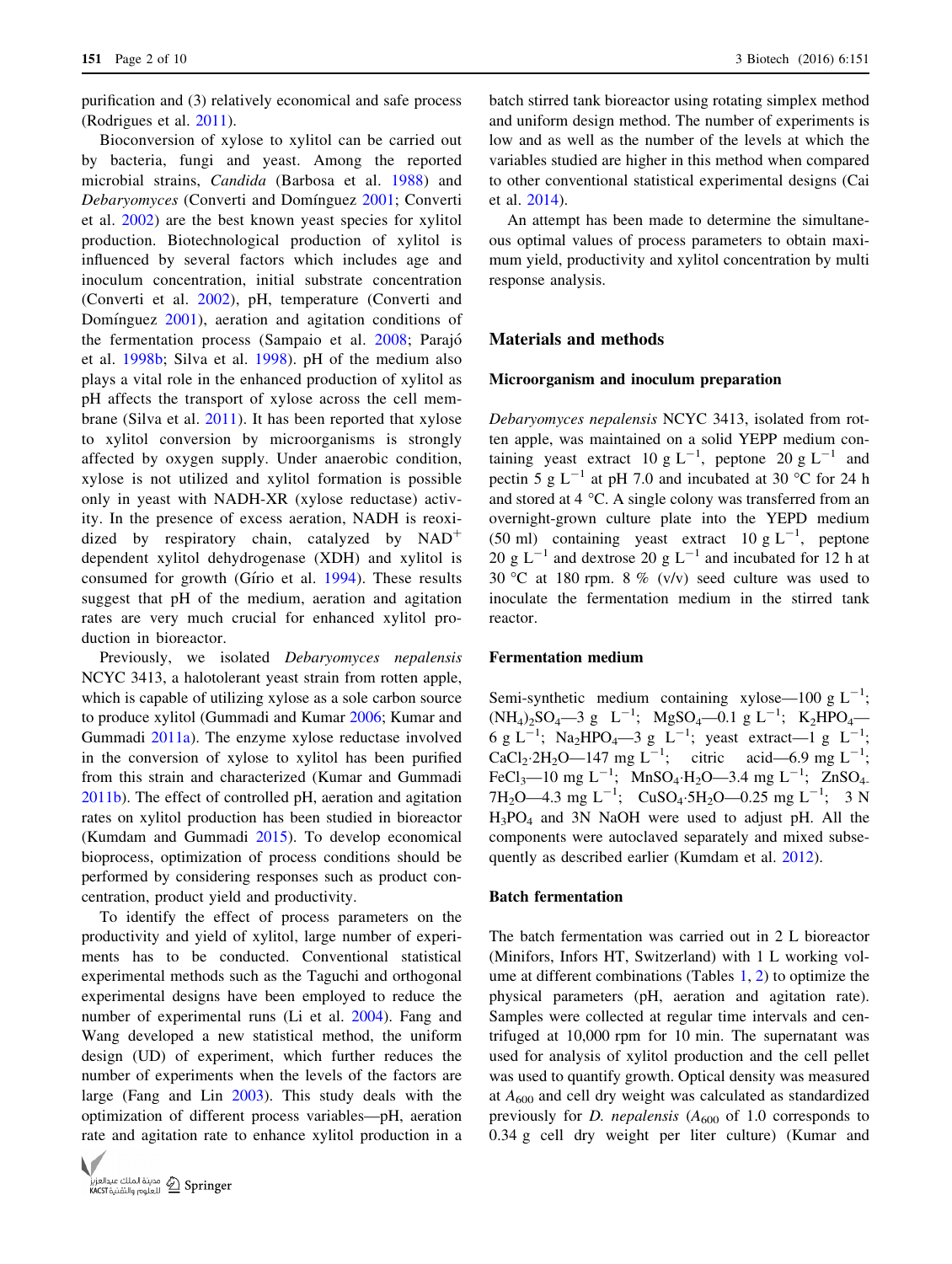| Run no.        | $pH(x_1)$ | Agitation<br>$(rpm)$ $(x_2)$ | Aeration rate<br>$(vvm) (x_3)$ | Productivity (g $L^{-1}$ h <sup>-1</sup> )<br>$(Y_1)$ | Xylitol concentration (g $L^{-1}$ )<br>$(Y_2)$ | Yield $(g g^{-1})$<br>$(Y_3)$ |
|----------------|-----------|------------------------------|--------------------------------|-------------------------------------------------------|------------------------------------------------|-------------------------------|
|                | 4.0       | 300                          | 1.5                            | $0.58 \pm 0.003$                                      | $49.9 \pm 0.003$                               | $0.47 \pm 0.004$              |
| 2              | 6.0       | 300                          | 0.5                            | $0.36 \pm 0.001$                                      | $42.9 \pm 0.001$                               | $0.47 \pm 0.003$              |
| 3              | 4.0       | 500                          | 0.5                            | $0.32 \pm 0.006$                                      | $26.5 \pm 0.006$                               | $0.27 \pm 0.005$              |
| $\overline{4}$ | 6.0       | 500                          | 1.5                            | $0.47 \pm 0.001$                                      | $28.4 \pm 0.001$                               | $0.29 \pm 0.002$              |
| 5              | 6.7       | 233                          | 1.8                            | $0.35 \pm 0.003$                                      | $38.0 \pm 0.003$                               | $0.39 \pm 0.004$              |

<span id="page-2-0"></span>Table 1 Results of rotating simplex method to optimize physical parameters for xylitol production by D. nepalensis NCYC 3413 in batch fermentation<sup>a</sup>

<sup>a</sup> Experimental values are the average of duplicates with standard deviation

Table 2 Uniform design matrix of variables and experimental responses and predicted values of productivity, xylitol concentration and yield in batch fermentation by  $D$ . nepalensis $a$ 

| Run no.        | $pH(x_1)$ | Agitation<br>$(rpm)$ $(x_2)$ | Aeration rate<br>$(vvm) (x_3)$ | Productivity (g $L^{-1}$ h <sup>-1</sup> )<br>$(Y_1)$ |           | Xylitol concentration (g $L^{-1}$ )<br>$(Y_2)$ |           | Yield $(g g^{-1})$<br>$(Y_3)$ |           |
|----------------|-----------|------------------------------|--------------------------------|-------------------------------------------------------|-----------|------------------------------------------------|-----------|-------------------------------|-----------|
|                |           |                              |                                | Experimental                                          | Predicted | Experimental                                   | Predicted | Experimental                  | Predicted |
| 1              | 6.0       | 550                          | 1.0                            | $0.23 \pm 0.001$                                      | 0.27      | $19.3 \pm 0.001$                               | 14.5      | $0.19 \pm 0.003$              | 0.16      |
| 2              | 5.5       | 200                          | 1.6                            | $0.30 \pm 0.002$                                      | 0.27      | $25.1 \pm 0.002$                               | 30.4      | $0.42 \pm 0.004$              | 0.40      |
| 3              | 4.0       | 300                          | 1.2                            | $0.69 \pm 0.002$                                      | 0.68      | $51.4 \pm 0.002$                               | 49.8      | $0.54 \pm 0.001$              | 0.50      |
| $\overline{4}$ | 4.5       | 500                          | 1.8                            | $0.38 \pm 0.001$                                      | 0.37      | $32.1 \pm 0.001$                               | 35.6      | $0.38 \pm 0.002$              | 0.35      |
| 5              | 7.0       | 250                          | 0.8                            | $0.49 \pm 0.002$                                      | 0.51      | $41.2 \pm 0.002$                               | 38.7      | $0.51 \pm 0.002$              | 0.49      |
| 6              | 7.5       | 450                          | 1.4                            | $0.95 \pm 0.001$                                      | 0.93      | $54.5 \pm 0.001$                               | 56.5      | $0.53 \pm 0.003$              | 0.51      |
|                | 6.5       | 350                          | 2.0                            | $0.83 \pm 0.002$                                      | 0.86      | $69.5 \pm 0.002$                               | 64.7      | $0.61 \pm 0.004$              | 0.57      |
| 8              | 5.0       | 400                          | 0.6                            | $0.73 \pm 0.001$                                      | 0.70      | $39.3 \pm 0.001$                               | 44.3      | $0.41 \pm 0.002$              | 0.40      |

<sup>a</sup> Experimental values are the average of duplicates with standard deviation

Gummadi [2011a\)](#page-9-0). Fermentation runs were conducted only once since all experiments were carried out in a bioreactor with controlled conditions.

### Analytical methods

The concentration of xylose and metabolites (xylitol and glycerol) were estimated by HPLC (Jasco, Japan) equipped with refractive index detector and Aminex HPX-87H column (Bio-Rad, Richmond, USA) at 45  $^{\circ}$ C with  $0.01$  N  $H_2SO_4$  as mobile phase at a flow rate of  $0.6$  ml min<sup>-1</sup>. The retention time of xylose was found to be 10.1 min and that of xylitol was 11.4 min. Analysis of samples were done twice and the values were used for calculating responses. Response values represented in the table were average of duplicates with standard deviation. Concentration is defined as amount of xylitol produced per liter of fermentation media. Xylitol yield and productivity are calculated as follows: yield  $=$  amount of xylitol produced (g)/amount of xylose consumed (g); productivity = xylitol concentration (g  $L^{-1}$ )/ fermentation time (h).

#### Rotating simplex method

Aiming optimization of three physical parameters (pH, aeration rate, and agitation rate), the simplex takes the shape of a tetrahedron and the experimental design begins with a set of four experimental runs. After the initial four sets of experiments have been carried out, the experiment which gave the worst response was identified and replaced by a new combination of variables which should reflect the worst point in the response plane. However, determination of the reflection of a point of a tetrahedron in the response plane is complex, and hence a rule of thumb was applied which was found to give a satisfactory approximation of the actual reflection. The new experimental point is twice the average of the best points minus the worst point (Eq. 1) (Hendrix [1980](#page-9-0)).

$$
R_{\text{New}} = \frac{2(R_{\text{B1}} + R_{\text{B2}} + R_{\text{B3}})}{3} - R_{\text{w}},\tag{1}
$$

where  $R_{\text{New}}$  is the new experimental combination,  $R_{\text{W}}$  is the worst point from the last four experimental runs and  $R_{\text{B1}}$ ,  $R_{\text{B2}}$ and  $R_{\text{B}3}$  are the best points from the experimental runs.

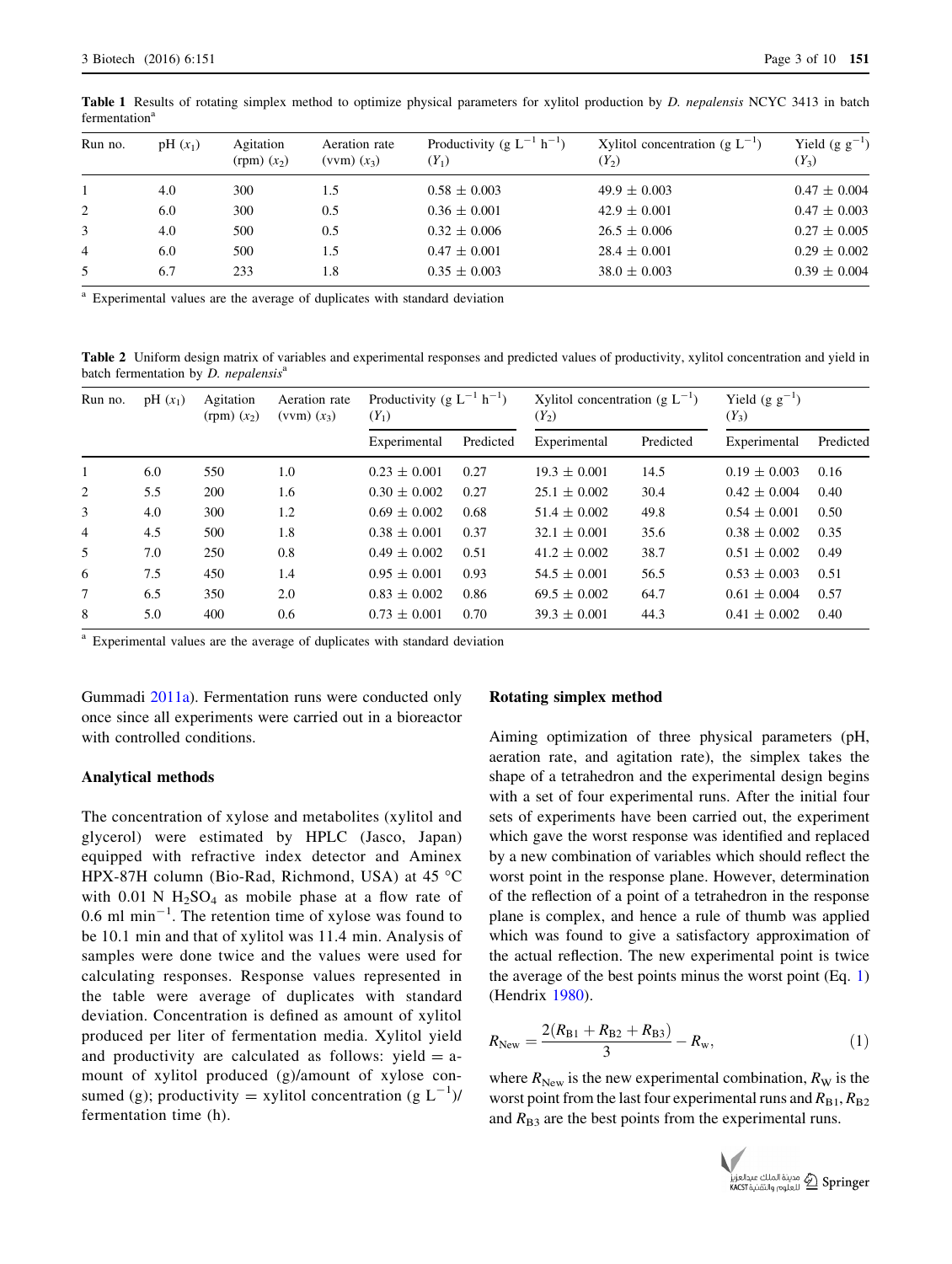The experiment with the newly determined set of variables is then carried out and the worst response from the four remaining experiments are again identified and replaced by a new set. This iterative procedure is continued until no further improvement in response is obtained.

Setting up of high and low levels of the variables requires prior experience of the processes under study, or from values reported in the literature. Levels of the variables were chosen from the range of pH (controlled), 4.0–6.0; aeration rate, 0.5–1.5 vvm; and agitator speed, 300–500 rpm. The batch stirred tank fermentations were performed according to the design shown in Table [1.](#page-2-0) Responses–productivity  $(y_1)$ , xylitol concentration  $(y_2)$  and yield  $(y_3)$  were calculated and tabulated (Table [1\)](#page-2-0). The levels of the variables for the next run were determined as per the procedure.

### Experimental design for uniform design method

A fractional factorial design named ''Uniform design'' (UD) was employed in experimental design of this study, which was designed by Fang and Wang from number theory (Fang et al. [2000\)](#page-8-0). UD is a space filling experimental design and the basic idea of this design is to replace the complete combination of experimental parameters using relatively fewer experimental runs uniformly distributed within the parameter space (Li et al. [2004\)](#page-9-0). Experimental runs were determined using the numbertheoretical method and mathematically proved to be a better approximation of the complete combination of experimental parameters. The tables for arranging different experiment trials have been given in the website [\(http://www.sites.stat.](http://www.sites.stat.psu.edu/%7erli/uniformdesign/) psu.edu/ $\sim$ [rli/uniformdesign/\)](http://www.sites.stat.psu.edu/%7erli/uniformdesign/). UD is specifically suitable for the fermentation experiments in stirred tank bioreactor. Based on the uniform design table (Table [2\)](#page-2-0)  $U_8(8^3)$ , 8 experimental runs with 3 independent variables—pH  $(x_1)$ , agitation intensity  $(x_2)$  and aeration rate  $(x_3)$  were set for studying their effect on responses–productivity  $(y_1)$ , xylitol concentration  $(y_2)$  and yield  $(y_3)$ . Responses were related to independent variables by regression analysis and were given by the following equation

$$
y = \beta_0 + \sum \beta_i x_i + \sum \beta_{ii} x_i^2 + \sum \beta_{ij} x_i x_j \tag{2}
$$

where y is the response,  $\beta_0$  is the intercept coefficient,  $\beta_i$ represents the linear effect and  $\beta_{ij}$  represents the interaction effect and  $\beta_{ii}$  represents the squared effect. The responses  $y_1, y_2$  and  $y_3$  were treated separately to obtain the individual optimal values of the process parameters  $(x_1, x_2, x_3)$ using MATLAB R2009b (Mathworks, Natick, MA, USA).

# Multi response analysis

It is difficult to obtain the location of maximal points when all the responses  $(y_1, y_2 \text{ and } y_3)$  are considered



simultaneously. One of the most effective techniques used in multi response analysis is the generalized distance approach (Panda et al. [1999](#page-9-0)). Let  $\Phi_i$  be the optimum value of  $Y_i$  optimized individually over the experimental region,  $(i = 1, 2...q)$  where q is the number of responses considered. Location of simultaneous maxima can be found when the deviation of the multi response function is very less from the ideal optima and the condition termed as 'near' optimum for each predicted response can be obtained. Deviation can be compromised using the distance function which measures the distance of  $Y (Y = y_1, y_2... y_q)^T$ , considered as a point in  $q$ -dimensional euclidean space from  $\Phi$ , the vector of individual optima. Distance function is given by  $\rho[Y, \Phi]$ . The condition on x that minimizes the distance function over the experimental region gives the location of simultaneous maxima,

$$
\rho[\mathbf{Y}, \, \mathbf{\Phi}] = \left[\sum (Y_i - \mathbf{\Phi}_i)^2\right]^{1/2} \tag{3}
$$

where  $Y_i$  is the predicted *i*th response, Y is a matrix containing individual predicted response and  $\Phi_i$  is a vector containing individual optimum value of response.

# Construction of rectangular confidence intervals

 $\gamma_{1i}$  and  $\gamma_{2i}$  boundaries of the rectangular confidence region  $D\zeta$ , were proposed by Khuri and Conlon ([1981\)](#page-9-0) inequalities:  $\gamma_{1i} < \zeta < \gamma_{2i}$ . Confidence intervals were calculated as follows,

$$
\gamma_{1i} = \Phi_i - g_i(X_0, \xi_i) \left( \text{MS}_i \, t_{\alpha/2, N-P} \right)^{1/2} \tag{4}
$$

$$
\gamma_{2i} = \Phi_i + g_i(X_0, \xi_i) \big( \text{MS}_i \, t_{\alpha/2, N-P} \big)^{1/2} \tag{5}
$$

where  $\xi_i$  is the point at which  $Y_i$  attains its individual optimum  $\Phi_i$ , MS<sub>i</sub> is the mean square error of the *i*th response,  $N$  is the number of experiments and  $p$  is the number of parameters in the model equation.

$$
g_i(X_0, \xi_i) = \left[ Z^T(\xi_i) \left( X_0^T X_0 \right)^{-1} Z(\xi_i) \right]^{1/2} \tag{6}
$$

where  $\xi_i$  is the location of variables at which ith response attains maximum,  $Z(\xi_i)$  is the vector of location of individual maximum of *i*th response and  $X_0$  is the design matrix of order  $8 \times 3$ .

## Results and discussion

# Optimization of pH, aeration and agitation rates on xylitol production in bioreactors by rotating simplex method

The rotating simplex method is a simple and reliable technique for obtaining suitable combinations of parameters for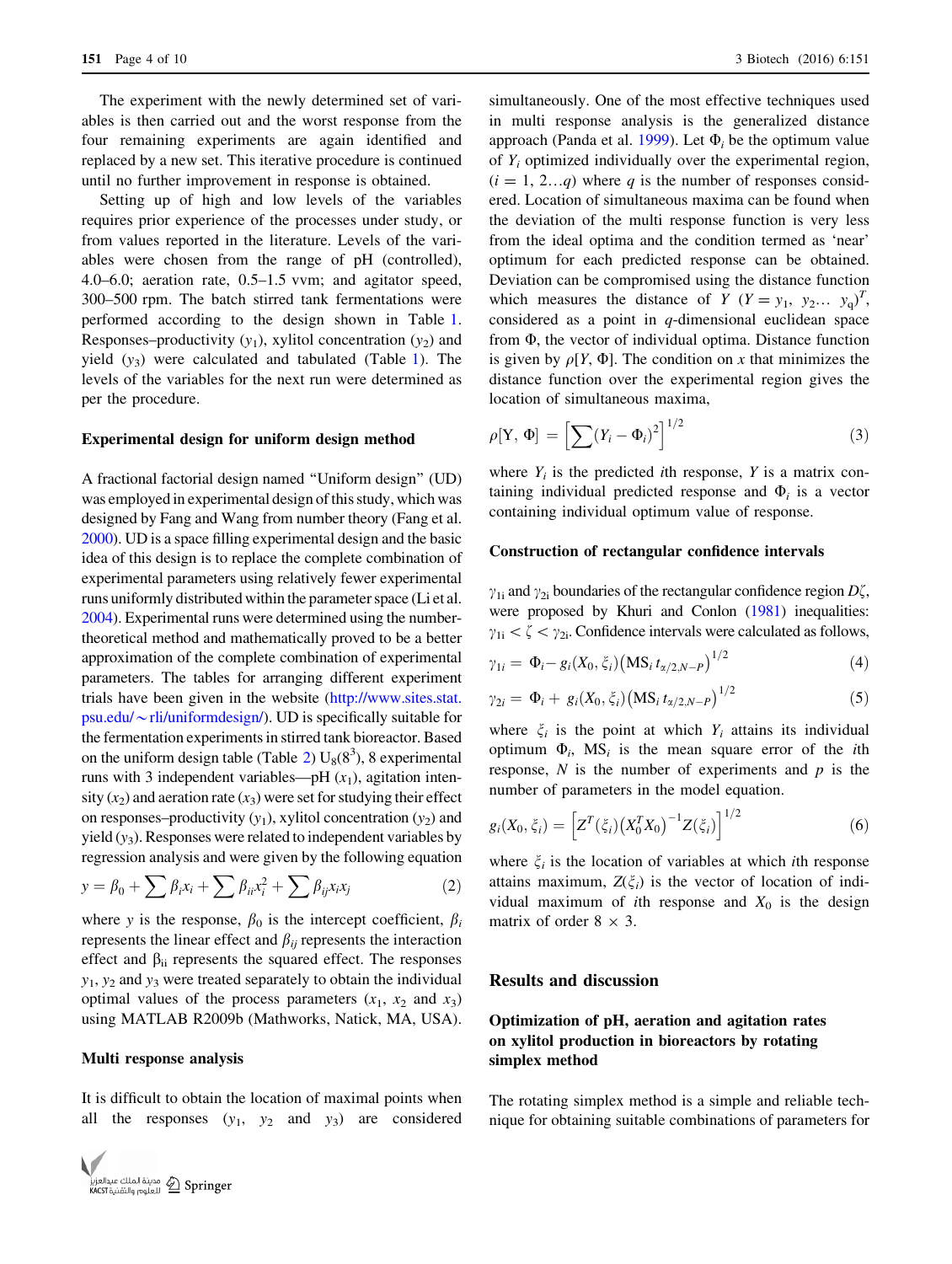fermentation where experiments cannot be conducted simultaneously (Panda and Naidu [2000;](#page-9-0) Xu et al. [2006](#page-9-0)). A total of five experiments were conducted to obtain the best combination of physical parameters (pH, agitation and aeration rate). During the initial four experiments, the levels of the variables were pH: 4–6; agitation rate: 300–500 rpm; aeration rate: 0.5–1.5 vvm. The above levels were set up based on the previous shake flask experiments (Kumdam et al. [2012](#page-9-0)). Initially, the four experiments have been conducted as shown in Table [1.](#page-2-0)

Xylitol production was low in run number 3 and 4, where the agitation was high. Higher agitation rate promotes growth of the organism but decreases xylitol yield. The run number 3 yielding low xylitol has been discarded and replaced by the new experimental set of variables calculated by Eq.  $(1)$ . In run 5, xylitol concentration was low when compared to run 1 and 2. Improvement in production by this mechanism was unlikely, as the simplex had started moving away from the optimum combination. Therefore, the experimental values of run number 1 are considered to be the optimum. Maximum xylitol productivity (0.58 g  $L^{-1}$  h<sup>-1</sup>) was obtained at pH 4, agitation 300 rpm and aeration 1.5 vvm. Maximum xylitol production by D. hansenii around pH 4 was also reported in the work of Dominguez et al. ([1997\)](#page-8-0). At this optimal condition, amount of xylitol produced and product yield were 49.9 g and 0.47  $g g^{-1}$ , respectively.

# Optimization of pH, aeration and agitation rates on xylitol production in bioreactors by uniform design method

To determine the optimal value of the factors that affects xylitol production, experiments were designed using uniform design method, which includes eight experiments with eight levels for each factor (pH, aeration and agitation rates). These three variables were optimized for three responses namely productivity  $(y_1)$ , xylitol concentration  $(y_2)$  and yield  $(y_3)$  as shown in Table [2.](#page-2-0)

Analysis of the UD experiments showed that the xylitol productivity was highest (0.95 g  $L^{-1}$  h<sup>-1</sup>) when pH, agitation and aeration rates were at 7.5, 450 rpm and 1.4 vvm, respectively (Run # 6). Similar values of 0.83 g  $L^{-1}$  h<sup>-1</sup> was obtained in run number 7 (Table [1](#page-2-0)). Low productivity  $(0.23 \text{ g L}^{-1} \text{ h}^{-1})$  was attained when pH, agitation and aeration rates were at 6.0, 550 rpm and 1.0 vvm, respectively (Run # 1); and similar lower values (0.3  $g L^{-1} h^{-1}$ ) was obtained in run number 2 (Table [1](#page-2-0)). These results suggest that productivity is not much influenced by variations in pH of the medium but majorly depends on the aeration and agitation rates. These results are in agreement with previous reports that the conversion of xylose to xylitol largely depends on the oxygen supply to the

microbial culture (Vandeska et al. [1995\)](#page-9-0). It has been found that maximum xylitol concentration (69.6  $g L^{-1}$ ) and product yield  $(0.61 \text{ g g}^{-1})$  was obtained when pH, agitation and aeration rates were at 6.5, 350 rpm and 2.0 vvm, respectively (Run # 7). Similarly, lowest xylitol concentration (19.3  $g L^{-1}$ ) and product yield (0.19  $g g^{-1}$ ) was obtained when pH, agitation and aeration rates were at 6.0, 550 rpm and 1.0 vvm, respectively (Run # 1).

It was observed that xylitol yield was low (0.19 and 0.38 g  $g^{-1}$ ) at higher agitation rate in Run #1 (550 rpm) and in Run  $#4$  (500 rpm) when pH was at 6.0 and 4.5, respectively. Similarly low xylitol yield  $(0.41 \text{ g g}^{-1})$  was observed where agitation and aeration rates were at 400 rpm 0.6 vvm (Run #8). Xylitol yield  $(0.42 \text{ g g}^{-1})$  was not improved when the agitation rates are lower (200 rpm) in run number 2. Improvement in xylitol yield from 0.54 to 0.61 g  $g^{-1}$  was noted in Run #3 and Run #7 where agitation rates are at its intermediate level 300 and 350 rpm, respectively. This can be attributed to the fact that lower agitation rate leads to oxygen limited condition, which is characterized by high energy requirement for growth and maintenance, thus affecting the xylitol production. On the other hand, higher agitation rate favors cell growth by increased oxygen availability, thus increasing the maintenance and growth requirement and causes detrimental effect on xylitol production. Responses were at its maximum when the agitation intensity was maintained at its intermediate level, which was in accordance to the results reported by Rivas et al. ([2003\)](#page-9-0). These results suggest that there exists strong interaction effect between the variables studied.

The data were analyzed using the statistical software Minitab 16. Regression analysis revealed the dependency of productivity, xylitol concentration and yield as a function of pH, agitation and aeration. The coefficient of the model equations were obtained by multiple regression analysis on the experimental data and are given in Eqs. (7), (8) and (9).

$$
y_1 = 8.704 - 0.954x_1 - 1.090x_2 - 5.477x_3 + 0.064x_1x_2 + 0.549x_2x_3 + 0.601x_3x_1
$$
\n(7)

$$
y_2 = 4.997 - 0.518x_1 - 0.577x_2 - 3.224x_3 + 0.019x_1x_2 + 0.333x_2x_3 + 0.362x_3x_1
$$
\n(8)

$$
y_3 = 3.749 - 0.334x_1 - 0.517x_2 - 2.153x_3 + 0.021x_1x_2 + 0.261x_2x_3 + 0.216x_3x_1
$$

 $(9)$ 

These regression coefficients explained the effect of independent variables  $(x_1, x_2 \text{ and } x_3)$  on the responses  $(y_1,$  $y_2$  and  $y_3$ ). The linear coefficient term shows the direct

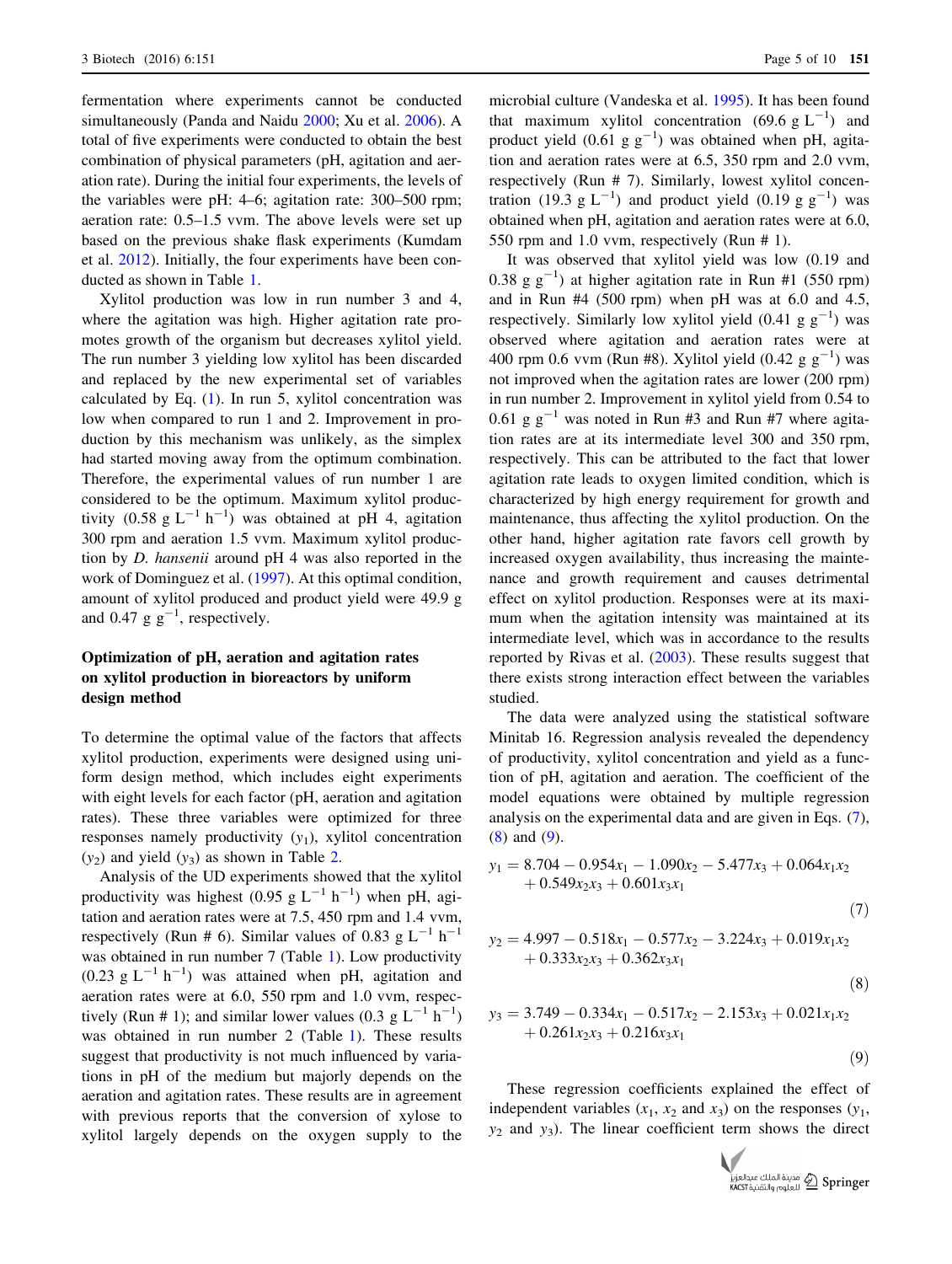impact of a particular factor on the response of the model equation. Coefficients of squared effects ( $\beta_{11}$ ,  $\beta_{22}$ ,  $\beta_{33}$ ) were statistically insignificant and the results from this study relied on the linear and interaction effects of the process variables. In Eqs. (7)–(9), coefficients  $\beta_{23}$  is in a comparable range with  $\beta_1$ , which indicates that interaction effect of aeration and agitation plays a vital role in affecting the efficiency of xylitol production in bioreactors as mentioned earlier. The coefficient  $\beta_3$  implies that increase in aeration rate could cause reduction in xylitol production. In agreement to this observation, studies have shown that under aerobic conditions, xylitol yield is low (Vandeska et al. [1995\)](#page-9-0). It also agrees with previous work of Preez ([1994\)](#page-9-0), who reported that low aeration favored whereas high aeration minimized xylitol production. Agitation rates that provides micro aerobic condition best suits xylitol production. Under this condition, the cell utilizes most of the xylose for xylitol production and the catabolic reaction was practically inactive which accounts for the accumulation of xylitol (Faria et al. [2002](#page-8-0); Kumdam and Gummadi [2015](#page-9-0)).

It is evident from Eqs.  $(6)$ – $(8)$  that pH has less effect on xylitol production when compared to the effect of aeration  $(\beta_1 < \beta_3)$  but pH should be maintained at its optimum level that well supports growth of the microbial culture and product formation. Studies on xylitol production using D. hansenii (Converti and Domínguez [2001\)](#page-8-0) and C. guilliermondii (Converti et al. [2003](#page-8-0)) elucidated the existence of an optimum pH on the basis of the fact that xylose is transported across the cell membrane by a facilitated diffusion system of the proton symport type. At pH higher than optimum level, the system is limited because  $H^+$  transport must be performed against gradient favoring respiration. Alternatively, sub-optimal pH influences the maintenance requirement of the cell, as a result both productivity and xylitol yield decreases. Percentage correlation between experimental and model predicted were calculated and found to be high for all three responses 99.4, 96.7 and 99.6 % for productivity, xylitol concentration and yield, respectively.

Statistical test was performed for the model equations using Fischer's statistical test for the analysis of variance (ANOVA). For best fit model, the calculated  $F$  value  $(F_{\text{cal}})$  should be greater than the tabulated F value  $(F_{\text{p}})$  $_{1, N-p} - F_{\text{tab}}$ , the instance at which null hypothesis H<sub>0</sub> is rejected at  $\alpha$  level of significance (90 %). The p value for productivity, xylitol concentration and yield were estimated to be 0.16, 0.12 and 0.11, respectively as shown in Tables  $3, 4$  and  $5$ . As these p values are almost equal or nearer to 0.1, where  $\alpha$  is set to 90 %,  $H_0$  is rejected at 90 % significance level and it infers that the variation accounted by the model is significantly greater than the unexplained variation.



Table 3 ANOVA: effect of pH, agitation and aeration on productivity of xylitol in batch fermentation by D. nepalensis

| DF | Seq SS | Adj MS |      |      |
|----|--------|--------|------|------|
| O  | 0.48   | 0.08   | 20.4 | 0.16 |
|    | 0.00   | 0.00   |      |      |
|    | 0.48   |        |      |      |
|    |        |        |      |      |

DF degree of freedom, Seq SS sequential sum of squares, Adj MS adjusted mean square, F F value, P p value

Table 4 ANOVA: effect of pH, agitation and aeration on xylitol concentration in batch fermentation by D. nepalensis

| Source     | DF | Seq SS | Adj MS | F    |       |
|------------|----|--------|--------|------|-------|
| Regression |    | 0.17   | 0.03   | 1.78 | 0.12. |
| Error      |    | 0.02   | 0.02   |      |       |
| Total      |    | 0.19   |        |      |       |

**Table 5** Effect of pH, agitation and aeration on xylitol yield  $(Y_{P/S})$  in batch fermentation by D. nepalensis

| Source     | DF | Seq SS | Adj MS |      |      |
|------------|----|--------|--------|------|------|
| Regression | 6  | 0.12   | 0.02   | 45.9 | 0.11 |
| Error      |    | 0.00   | 0.00   |      |      |
| Total      |    | 0.12   |        |      |      |

The regression equations were solved using MATLAB function to obtain the optimal values of the process variables. The optimal values of independent variables  $x_1, x_2$ and  $x_3$  for the responses–productivity  $(y_1)$ , xylitol concentration  $(y_2)$  and yield  $(y_3)$  were determined and tabulated in Table 5. The optimal conditions of pH, aeration and agitation rates for productivity, xylitol concentration and yield were found to be 4.2, 370 rpm, 1.2 vvm, 4.3, 350 rpm and 1.0 vvm and 4.4, 360 and 0.8 vvm, respectively. Under these optimal conditions, maximum responses predicted were 0.57 g  $L^{-1}$  h<sup>-1</sup>, 55.0 g  $L^{-1}$  and 0.54 g g<sup>-1</sup>. It has also been found that predicted individual optima were almost equal to the experimental individual responses— 0.59 g L<sup>-1</sup> h<sup>-1</sup>, 56.4 g L<sup>-1</sup> and 0.57 g g<sup>-1</sup> as shown in Table [6](#page-6-0).

Effect of interaction of various process parameters on the responses  $y_1$ ,  $y_2$  and  $y_3$  were investigated by plotting the contour plots representing the responses over changes in independent variables. As it is difficult to show the effect of three variables on responses, isoresponse contour plots were constructed by plotting the responses against any two independent variables while keeping the third independent variable at optimal value. Contour plots are the graphical representation of the regression equations. Isoresponse contour plots of productivity  $(y_1)$ , xylitol concentration  $(y_2)$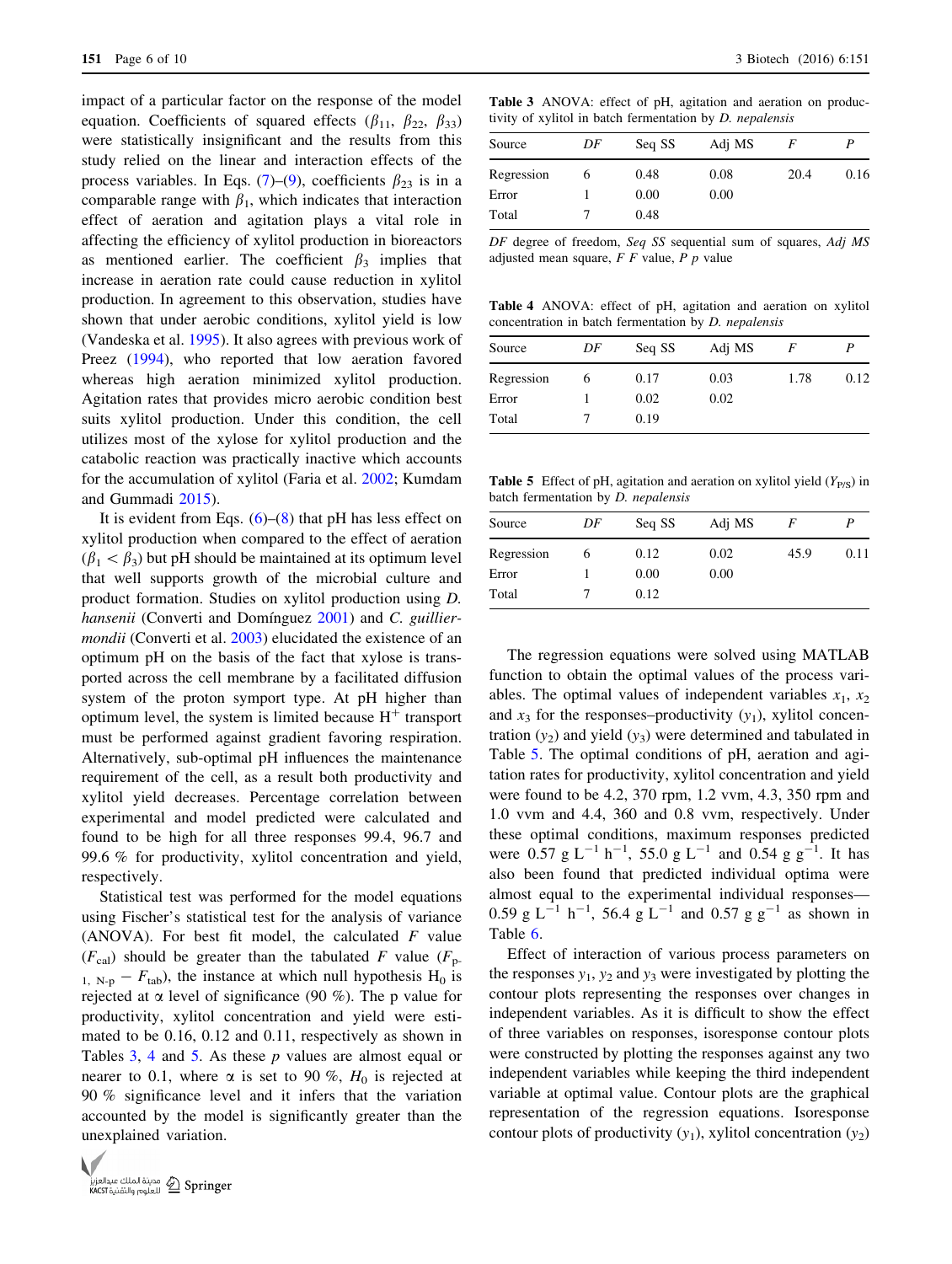<span id="page-6-0"></span>Table 6 Experimental and predicted values of individual maxima, location of individual maxima and rectangular confidence intervals for optimization of xylitol production in batch fermentation by D. nepalensis

| Response                                              | Individual maxima |           | Location of individual maxima |                    |                        | Rectangular confidence intervals |             |
|-------------------------------------------------------|-------------------|-----------|-------------------------------|--------------------|------------------------|----------------------------------|-------------|
|                                                       | Experimental      | Predicted | pH                            | Agitation<br>(rpm) | Aeration<br>rate (vvm) | Lower bound                      | Upper bound |
| Productivity (g $L^{-1}$ h <sup>-1</sup> ) $(Y_1)$    | $0.59 \pm 0.003$  | 0.57      | 4.2                           | 370                | 1.2                    | 0.40                             | 1.12        |
| Xylitol concentration (g $L^{-1}$ ) (Y <sub>2</sub> ) | $56.4 \pm 0.002$  | 55.0      | 4.3                           | 350                | 1.0                    | 35.2                             | 74.5        |
| Yield $(g g^{-1})(Y_3)$                               | $0.57 \pm 0.003$  | 0.54      | 4.4                           | 360                | 0.8                    | 0.34                             | 0.68        |



Fig. 1 Isoresponse contour plots showing the (1) effect of aeration and agitation on productivity (a), xylitol concentration (d), yield (g) (at constant pH) (2) effect of aeration and pH on productivity (b),

xylitol concentration  $(e)$ , yield  $(h)$  (at constant agitation) (3) effect of agitation and pH on productivity (c), xylitol concentration (f), yield (i) (at constant aeration rate) in batch fermentation by  $D$ . *nepalensis* 

and yield  $(y_3)$  over independent variables pH  $(x_1)$ , agitation  $(x_2)$  and aeration rate  $(x_3)$  were shown in Fig. 1. Contour plots showing the effect of agitation and aeration (at constant pH) (Fig. 1a, d, g) and the plots (Fig. 1b, e, h) showing the effect of aeration and pH (at constant agitation) displays minmax or saddle behavior. In this behavior, the response reaches its maximum and moves away from it. Similar pattern of contour plots has been reported in the literature for the optimization of microbiological parameters for pectolytic enzymes production

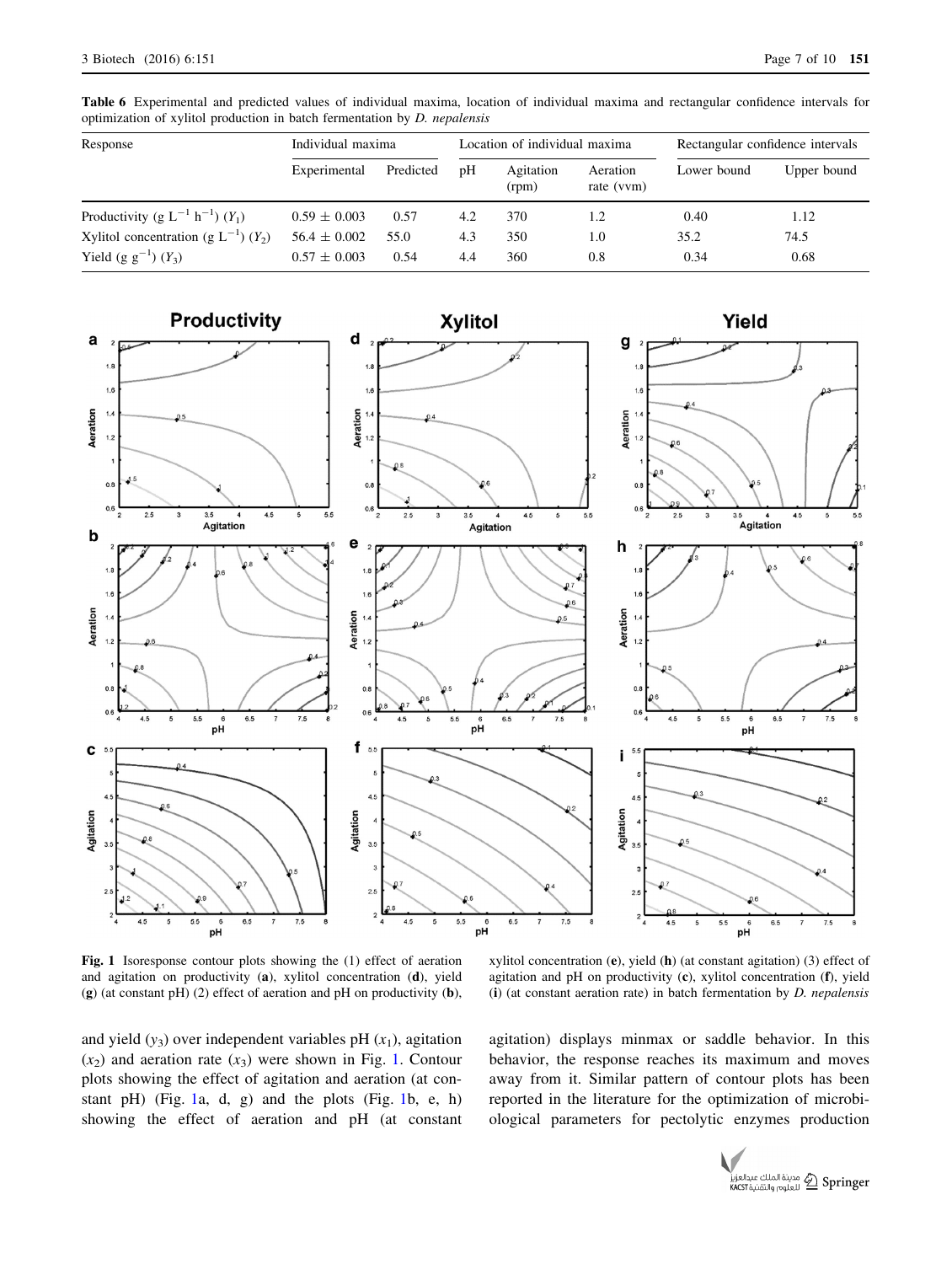<span id="page-7-0"></span>

Fig. 2 3D surface plots showing the (1) effect of aeration and agitation on productivity (a), xylitol concentration  $(d)$ , yield  $(g)$  (at constant pH) (2) effect of aeration and pH on productivity (b), xylitol concentration (e), yield (h) (at constant agitation) (3) effect of

agitation and pH on productivity (c), xylitol concentration (f), yield (i) (at constant aeration rate) in batch fermentation by  $D$ . *nepalensis* NCYC 3413

| <b>Table 7</b> Experimental and<br>predicted values of      | Response                                                                             | Simultaneous maxima                  | Location of  |                        |
|-------------------------------------------------------------|--------------------------------------------------------------------------------------|--------------------------------------|--------------|------------------------|
| simultaneous maxima, location<br>of simultaneous maxima for |                                                                                      | Experimental                         | Predicted    | simultaneous<br>maxima |
| optimization of xylitol<br>production in batch              | Productivity (g $L^{-1}$ h <sup>-1</sup> ) $(Y_1)$                                   | $0.76 \pm 0.002$                     | 0.81         | 4.3                    |
| fermentation by <i>D. nepalensis</i>                        | Xylitol concentration (g $L^{-1}$ ) (Y <sub>2</sub> )<br>Yield (g $g^{-1}$ ) $(Y_3)$ | $59.4 \pm 0.001$<br>$0.58 \pm 0.002$ | 55.2<br>0.49 | 370<br>0.9             |

(Panda et al. [1999\)](#page-9-0). Contour plots showing the effect of pH and agitation, at constant aeration rate, shows near parallel lines. These type of contour plots suggest that the interaction between the two independent variables (pH and agitation) was small. This can also be seen from the regression coefficient  $\beta_{12}$  which is small when compared to other interaction coefficients  $\beta_{23}$  and  $\beta_{13}$ .

A study of the contour plots revealed that the optimal values of the independent variables lie in the following range: pH—4 to 5, agitation rate—340 to 380 rpm, aeration rate—0.8 to 1.2 vvm. The optimal values obtained from the contour plots were almost equal to the optimal value obtained by the optimization of regression Eq. (7-9). 3D surface plots exhibiting effect of aeration and agitation on productivity (Fig. 2a), xylitol concentration (Fig. 2d), yield (Fig. 2g) (at constant pH), effect of aeration and pH on productivity (Fig. 2b), xylitol concentration (Fig. 2e),



yield (Fig. 2h) (at constant agitation) and effect of agitation and pH on productivity (Fig. 2c), xylitol concentration (Fig. 2f), yield (Fig. 2i) (at constant aeration rate) in batch fermentation by D. nepalensis NCYC 3413 were plotted in assistance to contour plots.

# Simultaneous optimization of process parameters to maximize productivity, xylitol concentration and yield in bioreactors

Location of individual maxima differs for each response as shown in Table [6.](#page-6-0) To obtain a location at which all the responses  $(y_1, y_2, z_1, z_2, z_3)$  attain its maximum, a multi response analysis was carried out. A generalized distance approach was used in finding out the location of simultaneous maxima. Rectangular confidence region  $D\zeta$  was calculated using Khuri and Conlon inequalities (Eqs. 4, 5)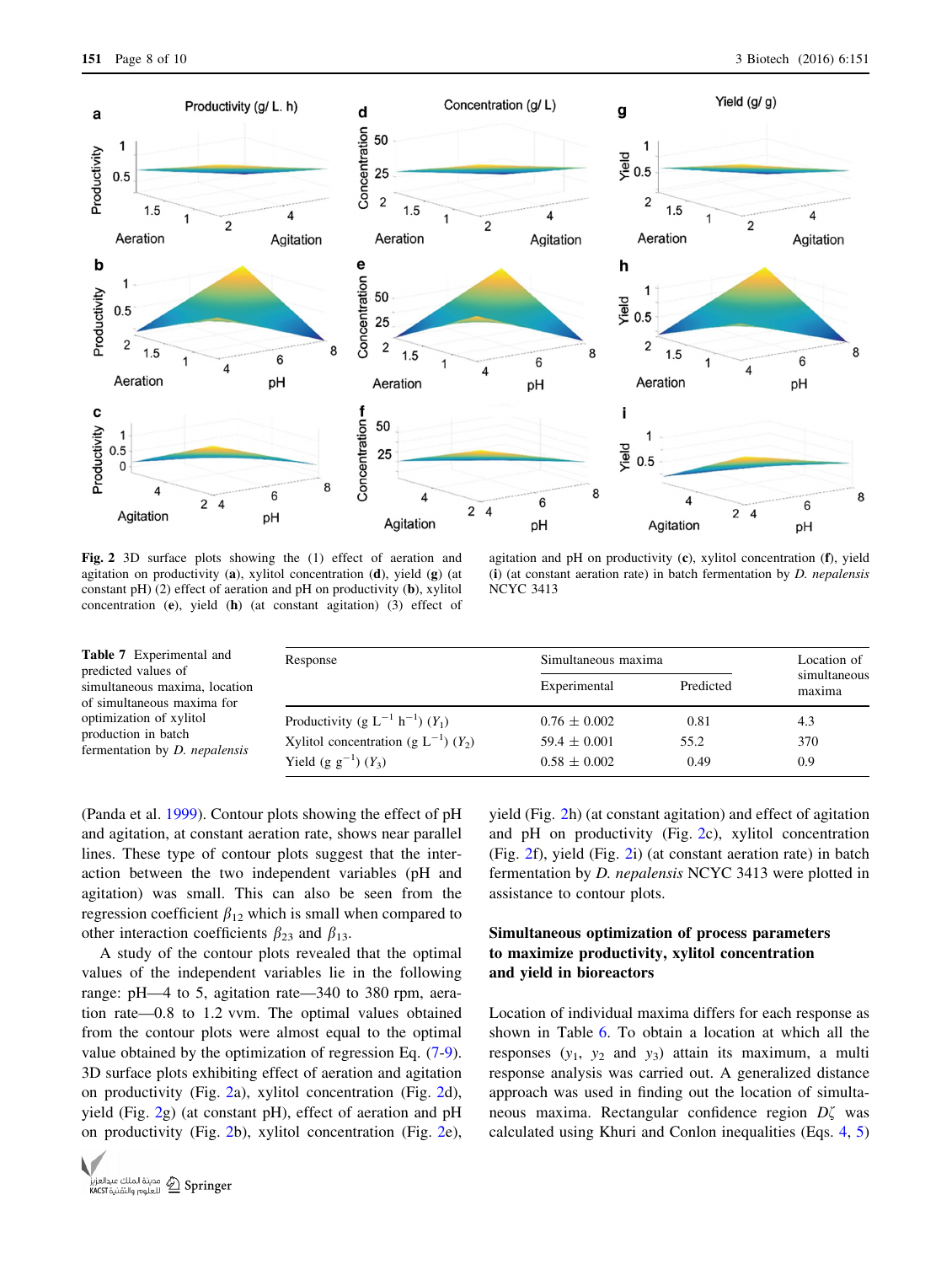<span id="page-8-0"></span>and tabulated in Table [6.](#page-6-0) The location of simultaneous optima was obtained at which the distance function reached its minimum. Simultaneous optima and its location were calculated and tabulated in Table [7](#page-7-0). Production and yield will be maximum when the operating conditions are at its optimal value. The result of this study confirms the influence of pH, agitation and aeration on xylitol production, productivity and yield. Experiment was performed at simultaneous optimal conditions of pH 4.3, agitation rate 370 rpm and aeration rate 0.9 vvm. The experimental xylitol productivity, concentration and yield obtained under simultaneous optimal conditions matches with the model predicted values (Table [7\)](#page-7-0). Previous reactor study of xylitol production by Debaryomyces nepalensis NCYC 3413 reported 54 g L<sup>-1</sup> of xylitol with 0.43 g L<sup>-1</sup> h<sup>-1</sup> productivity and  $0.64$  g g<sup>-1</sup> yield at 0.5 vvm and 350 rpm (Kumdam and Gummadi [2015](#page-9-0)). After multi response analysis, batch fermentation at optimal operating conditions resulted in enhanced productivity (0.76 g  $L^{-1}$  h<sup>-1</sup>), xylitol concentration (59.4  $g L^{-1}$ ) and yield (0.58  $g g^{-1}$ ). Optimization of process parameters results in 76.74 and 10 % increase in productivity and xylitol concentration, respectively. 9.38 % decrease in yield after optimization can be invalidated by an increase in 76.74 % productivity. After optimization of physical parameters, productivity  $(0.76 \text{ g L}^{-1} \text{ h}^{-1})$  and concentration of xylitol (59.4 g L<sup>-1</sup>) using Debaryomyces nepalensis NCYC 3413 were high when compared to *Candida guilliermondii* where productivity and concentration were 0.54 g  $L^{-1}$  h<sup>-1</sup> and 52 g  $L^{-1}$ , respectively (Silva et al. [2006\)](#page-9-0).

## **Conclusions**

Optimizing the fermentation conditions would be more economic for enhanced production on an industrial scale. The dependency of process parameters such as pH, agitation intensity and aeration rate on productivity, xylitol concentration and yield was investigated using rotating simplex method and uniform design method. UD was proved to be a good experimental design as the number of experimental runs were reduced and specifically used in conducting bioreactor studies. Individual optimum values of pH, agitation and aeration were 4.2, 370 rpm and 1.2 vvm, respectively, for productivity, 4.3, 350 rpm and 1.0 vvm, respectively, for xylitol concentration and 4.4, 360 rpm and 0.8 vvm, respectively, for yield. The process parameters were optimized simultaneously using generalized distance approach. The simultaneous optimal values were found to be—pH 4.3, 370 rpm and 0.9 vvm. Experiments at simultaneous optimal conditions resulted in enhanced production of xylitol. In this work, analysis of experimental run was

carried out by regression, which has lesser prediction accuracy when compared to neural network modelling. Optimization of parameters can also be done by artificial intelligence based methods to check further enhancement in production of xylitol.

Acknowledgments The authors would like to acknowledge Department of Biotechnology, Government of India for funding this research work. SMPJ acknowledges MHRD, Government of India for the fellowship.

#### Compliance with ethical standards

Conflict of interest The authors declare that there is no conflict of interest on publication of this article.

Open Access This article is distributed under the terms of the Creative Commons Attribution 4.0 International License ([http://](http://creativecommons.org/licenses/by/4.0/) [creativecommons.org/licenses/by/4.0/](http://creativecommons.org/licenses/by/4.0/)), which permits unrestricted use, distribution, and reproduction in any medium, provided you give appropriate credit to the original author(s) and the source, provide a link to the Creative Commons license, and indicate if changes were made.

### References

- Barbosa MFS, Medeiros MB, Mancilha IM, Schneider H, Lee H (1988) Screening of yeasts for production of xylitol from Dxylose and some factors which affect xylitol yield in Candida guilliermondii. J Ind Microbiol 3:241–251
- Cai G, Zheng W, Yang X, Zhang B, Zheng T (2014) Combination of uniform design with artificial neural network coupling genetic algorithm: an effective way to obtain high yield of biomass and algicidal compound of a novel HABs control actinomycete. Microb Cell Fact 13:1–10
- Converti A, Domínguez JM (2001) Influence of temperature and pH on xylitol production from xylose by Debaryomyces hansenii. Biotechnol Bioeng 75:39–45
- Converti A, Perego P, Sordi A, Torre P (2002) Effect of starting xylose concentration on the microaerobic metabolism of Debaryomyces hansenii: the use of carbon material balances. Appl Biochem Biotechnol 101:15–29
- Converti A, Torre P, De Luca E, Perego P, Del Borghi M, da Silva SS (2003) Continuous xylitol production from synthetic xylose solutions by Candida guilliermondii: influence of pH and temperature. Eng Life Sci 3:193–198
- Dominguez JM, Gong CS, Tsao GT (1997) Production of xylitol from D-xylose by Debaryomyces hansenii. Appl Biochem Biotechnol 63:117–127
- Fang KT, Lin DKJ (2003) Uniform experimental design and their applications in industry. In: Khattree R, Rao CR (eds) Handbook of statistics, vol 22. Elsevier Science, Amsterdam, pp 131–170
- Fang KT, Lin DKJ, Winker P, Zhang Y (2000) Uniform design: theory and application. Technometrics 42:237–248
- Faria LFF, Gimenes MAP, Nobrega R, Pereira JN (2002) Influence of oxygen availability on cell growth and xylitol production by Candida guilliermondii. Appl Biochem Biotechnol 98–100:449–458
- Gírio FM, Roseiro JC, Sá-Machado P, Duarte-Reis AR, Amaral-Collaço MT (1994) Effect of oxygen transfer rate on levels of key enzymes of xylose metabolism in Debaryomyces hansenii. Enzyme Microb Technol 16:1074–1078